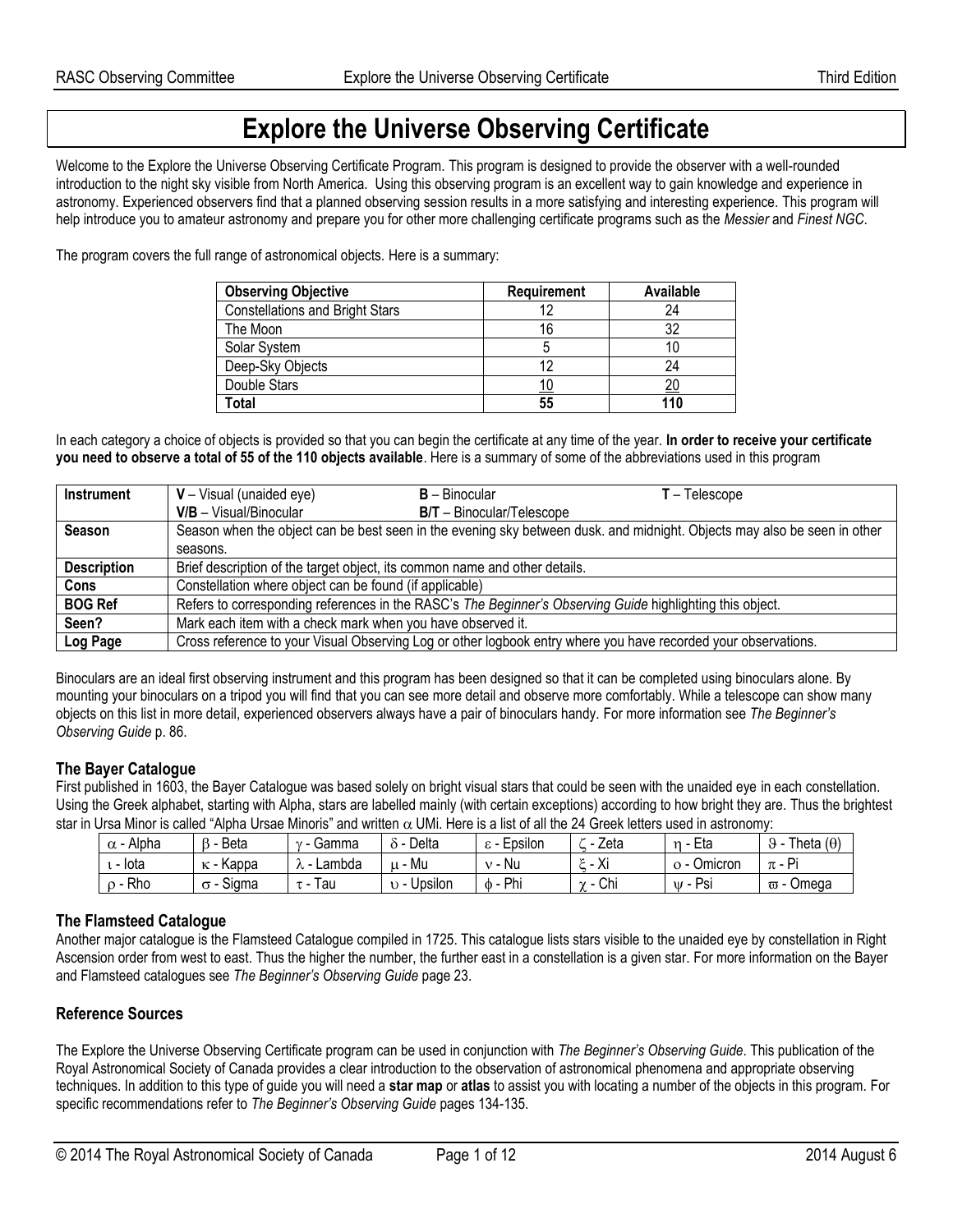# **Constellations and Bright Stars (12 of 24)**

| Sea- |                          |     |                                                                  |                        |         |                         | Flam-  |                     | Seen?<br>$\checkmark$ | Log  |
|------|--------------------------|-----|------------------------------------------------------------------|------------------------|---------|-------------------------|--------|---------------------|-----------------------|------|
| son  | <b>Name</b>              |     | Abbr. Observing Notes                                            | <b>Bright Star (s)</b> | Mag.    | <b>Bayer</b>            | steed  | BOG?                |                       | Page |
| Spr  | <b>Ursa Major</b>        |     | UMa Ursa Major has important pointer                             | Dubhe                  | 1.81    | Alpha $(\alpha)$        | 50 UMa | 14                  | $\Box$                |      |
|      | The Great Bear           |     | stars leading to Polaris, Arcturus.                              | Merak                  | 2.34    | Beta $(\beta)$          | 48 UMa |                     |                       |      |
| Spr  | Leo                      | Leo | Prominent constellation includes                                 | Regulus                | 1.36    | Alpha $(\alpha)$        | 32 Leo | 33                  | $\overline{\square}$  |      |
|      | The Lion                 |     | the bright star Regulus.                                         | Denebola               | 2.14    | Beta $(\beta)$          | 94 Leo |                     |                       |      |
| Spr  | Virgo                    | Vir | Virgo contains the giant Virgo clus-                             | Spica                  | 0.98    | Alpha $(\alpha)$        | 67 Vir | 42                  | $\Box$                |      |
|      | The Maiden               |     | ter of galaxies, visible in telescopes.                          |                        |         |                         |        |                     |                       |      |
| Spr  | Libra                    | Lib | Alpha & Beta Librae are prominent                                | Zuben El Genubi        |         | 2.75 Alpha $(\alpha)$   | 9 Lib  | 49-50               | $\Box$                |      |
|      | The Scales               |     | but other stars need darker skies.                               | Zuben Eschamali        | 2.61    | Beta $(\beta)$          | 27 Lib |                     |                       |      |
| Spr  | <b>Bootes</b>            | Boo | Arcturus is the 4 <sup>th</sup> brightest star.                  | Arcturus               | $-0.05$ | Alpha $(\alpha)$        | 16 Boo | $\overline{4}$ 1-42 | $\Box$                |      |
|      | The Herdsman             |     | Take the arc to Arcturus from UMa.                               |                        |         |                         |        |                     |                       |      |
| Spr  | <b>Ursa Minor</b>        | UMi | Contains Polaris the Pole Star.                                  | Polaris                |         | 1.97 Alpha $(\alpha)$   | 1 UMi  | 27                  | $\Box$                |      |
|      | The Lesser Bear          |     | Needs darker skies to stand out.                                 | Kochab                 | 2.07    | Beta $(\beta)$          | 7 UMi  |                     |                       |      |
| Sum  | <b>Scorpius</b>          | Sco | Runs roughtly north to south with                                | Antares                | 1.06    | Alpha $(\alpha)$        | 21 Sco | 50                  | $\Box$                |      |
|      | The Scorpion             |     | bright red Antares at its heart.                                 |                        |         |                         |        |                     |                       |      |
| Sum  | <b>Hercules</b>          | Her | Ras Algethi is south of Hercules'                                | Ras Algethi            |         | 2.78 Alpha $(\alpha)$   | 64 Her | 47-48               | $\overline{\square}$  |      |
|      | Hero of Greek Myth       |     | distinctive four star polygon.                                   |                        |         |                         |        |                     |                       |      |
| Sum  | <b>Sagittarius</b>       | Sgr | Distinctive teapot pattern, marks the Nunki                      |                        |         | 2.05 Sigma $(\sigma)$   | 34 Sgr | 57                  | $\overline{\square}$  |      |
|      | The Archer               |     | centre of the Milky Way.<br>Beautiful star fields in binoculars, |                        |         |                         |        | 48                  | $\Box$                |      |
| Sum  | Lyra<br>The Lyre or Harp | Lyr | Vega is the 5 <sup>th</sup> brightest star.                      | Vega                   |         | 0.03 Alpha $(\alpha)$   | 3 Lyr  |                     |                       |      |
| Sum  | Aquila                   |     | Look for a diamond-shaped pattern; Altair                        |                        |         |                         | 53 Aql | 49                  | $\Box$                |      |
|      | The Eagle                | Aql | Altair is the 12 <sup>th</sup> brightest star.                   |                        |         | 0.76 Alpha $(\alpha)$   |        |                     |                       |      |
| Sum  | Capricornus              | Cap | A wide V-shaped star field, Alpha                                | Al Giedi               |         | 3.60 Alpha $(\alpha)$   | 6 Cap  | 58                  | $\overline{\square}$  |      |
|      | The Sea Goat             |     | Cap is a wide visual double star.                                | Dabih                  | 3.05    | Beta $(\beta)$          | 9 Cap  |                     |                       |      |
| Sum  | Cygnus                   | Cyg | Rich in Milky Way stars, look for the Deneb                      |                        | 1.25    | Alpha $(\alpha)$        | 50 Cyg | 56-57               | $\Box$                |      |
|      | The Swan                 |     | outline of a bird in flight.                                     | Albireo                | 3.36    |                         | 6 Cyg  |                     |                       |      |
| Aut  | Pegasus                  | Peg | Look for the Great Square of                                     | Markab                 | 2.49    | Beta $(\beta)$          | 54 Peg | 29                  | $\Box$                |      |
|      | Winged Horse             |     | Pegasus w/ Markab opp. Alpheratz.                                |                        |         | Alpha $(\alpha)$        |        |                     |                       |      |
| Aut  | Andromeda                | And | Look for two lines of stars extending Alpheratz                  |                        |         | 2.07 Alpha $(\alpha)$   | 21 And | 28                  | $\overline{\square}$  |      |
|      | Cassiopeia's child       |     | from Alpheratz.                                                  |                        |         |                         |        |                     |                       |      |
| Aut  | Cassiopeia               | Cas | Cassiopeia has a distinctive "W"                                 | Schedar                |         | 2.24 Alpha $(\alpha)$   | 18 Cas | 28-29               | $\Box$                |      |
|      | The Queen                |     | shaped pattern in the N. Milky Way.                              |                        |         |                         |        |                     |                       |      |
| Aut  | <b>Aries</b>             | Ari | Look for Alpha & Beta Arietis                                    | Hamal                  | 2.01    | Alpha $(\alpha)$        | 13 Ari | 31-32               | $\Box$                |      |
|      | The Ram                  |     | between Andromeda & Taurus.                                      | Sheratan               | 2.64    | Beta $(\beta)$          | 6 Ari  |                     |                       |      |
| Aut  | <b>Perseus</b>           |     | Per The rich starfield near Mirfak is                            | Mirfak                 |         | 1.79 Alpha $(\alpha)$   | 33 Per | 29                  | □                     |      |
|      | Rescuer of Andromeda     |     | great in binoculars.                                             |                        |         |                         |        |                     |                       |      |
| Win  | <b>Taurus</b>            | lau | The wide open cluster, the Hyades, Aldebaran                     |                        |         | 0.87 Alpha $(\alpha)$   | 87 Tau | 31                  | $\Box$                |      |
|      | The Bull                 |     | is the head of Taurus the Bull.                                  |                        |         |                         |        |                     |                       |      |
| Win  | Auriga                   | Aur | Look for a Pentagon-shaped aster-                                | Capella                |         | 0.08 Alpha $(\alpha)$   | 13 Aur | 30                  | $\Box$                |      |
|      | The Charioteer           |     | ism. Capella is the 6 <sup>th</sup> brightest.                   |                        |         |                         |        |                     |                       |      |
| Win  | Orion                    | Ori | Prominent constellation with a rich                              | Betelgeuse             |         | 0.45 Alpha $(\alpha)$   | 58 Ori | 30                  | $\Box$                |      |
|      | The Hunter               |     | starfield around the 3 Belt Stars.                               | Rigel                  | 0.18    | Beta $(\beta)$          | 19 Ori |                     |                       |      |
| Win  | <b>Canis Major</b>       |     | CMa Located southeast of Orion, Canis                            | Sirius                 |         | - 1.44 Alpha $(\alpha)$ | 9 CMa  | $30 - 31$           | $\Box$                |      |
|      | The Big Dog              |     | Major contains the brightest star.                               |                        |         |                         |        |                     |                       |      |
| Win  | <b>Canis Minor</b>       |     | CMi A small constellation with the star                          | Procyon                |         | 0.41 Alpha $(\alpha)$   | 10 CMi | 34                  | $\Box$                |      |
|      | The Little Dog           |     | Procyon as its mascot.                                           | Gomeisa                | 2.89    | Beta $(\beta)$          | 3 CMi  |                     |                       |      |
|      |                          |     |                                                                  |                        |         |                         |        |                     |                       |      |
| Win  | Gemini                   |     | Gem The stars Castor and Pollux are the                          | Castor                 |         | 1.58 Alpha $(\alpha)$   | 66 Gem | 32-33               | □                     |      |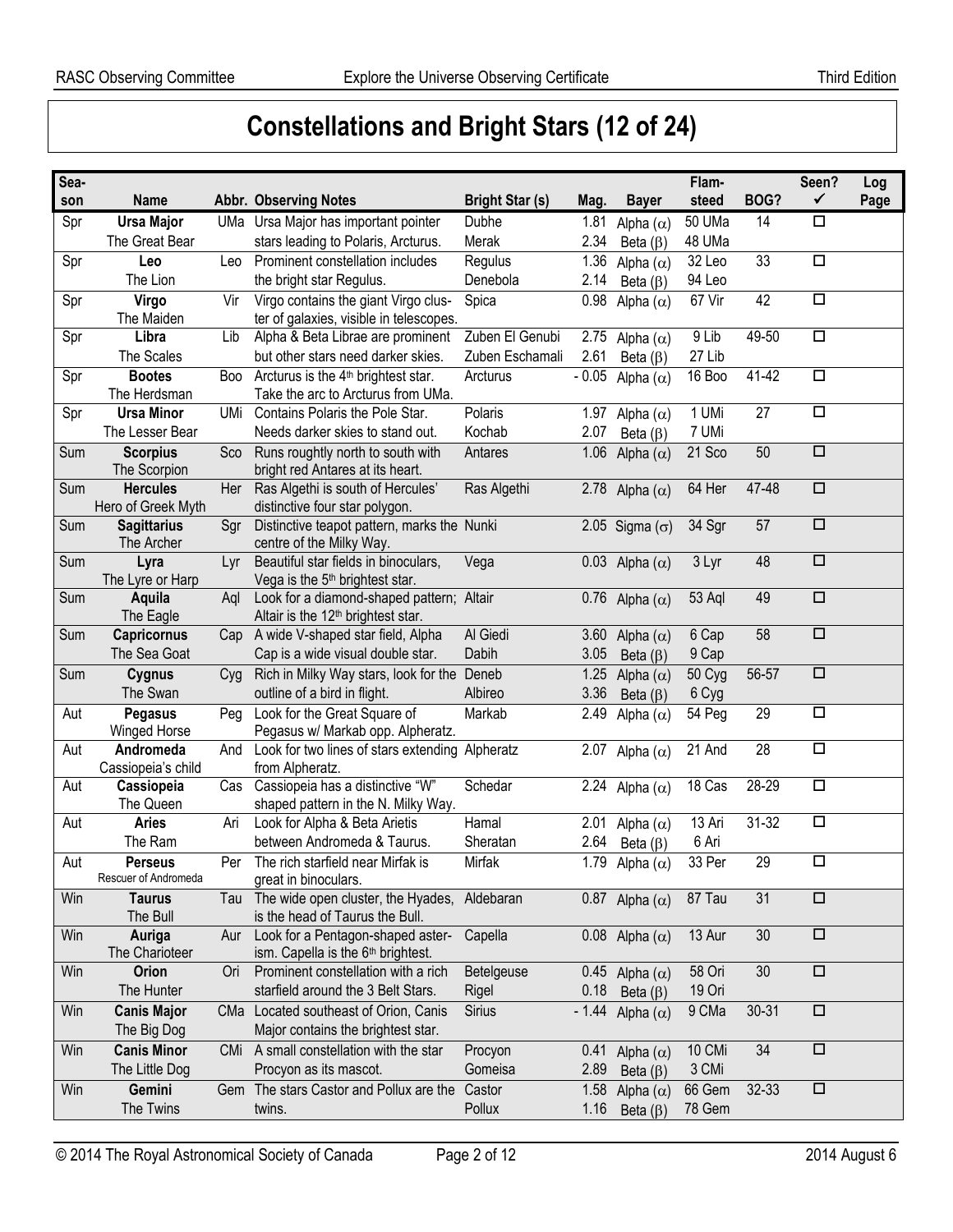## **Observing the Moon (16 of 32)**

As the closest major celestial object to the earth, the moon reveals more detail to observers than any other object. So much so, in fact, that a large number of lunar features can be clearly identified in binoculars. To observe the moon successfully requires a good Moon map, an understanding of lunar phases and sturdy tripod-mounted binoculars. East and West on the Moon are opposite from our earthly viewpoint, so the western hemisphere of the Moon will appear to face east and the eastern hemisphere will appear to face west, while north and south remain the same. Binoculars with 10X magnification will work best although observers can easily complete this phase with 7X magnification.



#### **Lunar Phases (4 of 8 observations are required)**

The RASC *Observer's Calendar* and other observing resources provide detailed information on the daily phase of the Moon and exact times of first quarter, full, third quarter, and new Moon.

| Sea-        | Approx Object |                            |       |                                                                          |      | Seen?  | Log  |
|-------------|---------------|----------------------------|-------|--------------------------------------------------------------------------|------|--------|------|
| <b>Ison</b> | Day           |                            | Inst. | <b>Observing Notes</b>                                                   | BOG? |        | Page |
| Any         |               | Waxing Crescent 1          | V     | Visible within 3 hours of sunset.                                        | 107  | □      |      |
| Any         |               | First Quarter 2            |       | Within 18 hours before or after exact time of phase.                     | 107  | $\Box$ |      |
| Any         | 11            | <b>Waxing Gibbous 3</b>    |       | Visible 3-4 days after first quarter.                                    | 107  | □      |      |
| Any         | 14            | Full Moon 4                |       | Within 18 hours before or after exact time of phase.                     | 107  | □      |      |
| Any         | 17            | Waning Gibbous 5           |       | Visible 3-4 days after full Moon.                                        | 107  | □      |      |
| Any         | 21            | Third Quarter <sup>6</sup> |       | Within 18 hours before or after exact time of phase.                     | 107  | $\Box$ |      |
| Any         | 26            | Waning Crescent 2          |       | Visible within 3 hours of sunrise.                                       | 107  | □      |      |
| Any         | Anv           | <b>Orbital Motion</b>      |       | Over 1-2 days, track the Moon's orbital motion against background stars. |      |        |      |

### **Lunar Basins / Maria (6 of 12 observations are required)**

The dark lava plains known as lunar basins or *maria* are the most easily visible feature on the Moon. The following features are listed in order from east to west and will become visible as they rise each night during a lunar cycle, and all maria can be seen at full Moon. Note the relative sizes ranging from 55,000 km<sup>2</sup> to over 2 million km<sup>2</sup>.

| Sea- | <b>Best</b><br><b>Phase</b> | <b>Object</b>               | <b>BITIT</b> | Size km <sup>2</sup> | Lat               |               | <b>Observing Notes</b>                                                                        | BOG?    | Seen?<br>✓           | Log<br>Page |
|------|-----------------------------|-----------------------------|--------------|----------------------|-------------------|---------------|-----------------------------------------------------------------------------------------------|---------|----------------------|-------------|
| son  |                             |                             |              |                      |                   | Long          |                                                                                               |         |                      |             |
| Any  | ⊛                           | <b>Mare Crisium</b>         | B/T          | 176,000              | $17^{\circ}$ N    | 59°E          | Sea of Crises. Size of Great Britain,<br>Large impact basin 570 km in<br>diameter.            | 113-114 | $\Box$               |             |
| Any  | ⊛                           | <b>Mare Fecunditatis</b>    | B/T          | 326,000              | 4°S               | 50°E          | Sea of Fertility                                                                              | 113-114 | $\Box$               |             |
| Any  | ⊛                           | <b>Mare Nectaris</b>        | B/T          | 100,000              | 15°S              | 35°E          | Sea of Nectar, 350 km in diameter.                                                            | 113-114 | $\Box$               |             |
| Any  |                             | <b>Mare Tranquillitatis</b> | B/T          | 421,000              | 8°N               | 32°E          | Sea of Tranquillity, Size of Black Sea,<br>Apollo 11 landing site.                            | 113-114 | $\overline{\square}$ |             |
| Any  | ⊛                           | <b>Mare Serenitatis</b>     | B/T          | 370,000              | 28°N              | $22^{\circ}E$ | Sea of Serenity bordered by Lacus<br>Somniorum & Lacus Mortis                                 | 113-114 | $\Box$               |             |
| Any  | ④                           | <b>Mare Vaporum</b>         | B/T          | 55,000               | $13^{\circ}$ N    | 3°E           | Sea of Vapours; circular basin 230 km<br>in diameter located SE of the<br>Apennine Mountains. | 113-114 | $\Box$               |             |
| Any  | ⊛                           | <b>Mare Frigoris</b>        | B/T          | 436,000              | 58°N              | 45°W-45°E     | Sea of Cold, northmost mare near the<br>crater Plato.                                         | 113-114 | $\Box$               |             |
| Any  | ⊛                           | <b>Mare Imbrium</b>         | B/T          |                      | 830,000 51°N-14°N | 40°W-6°E      | Sea of Rains, large impact basin, 1250<br>km in diameter.                                     | 113-114 | $\Box$               |             |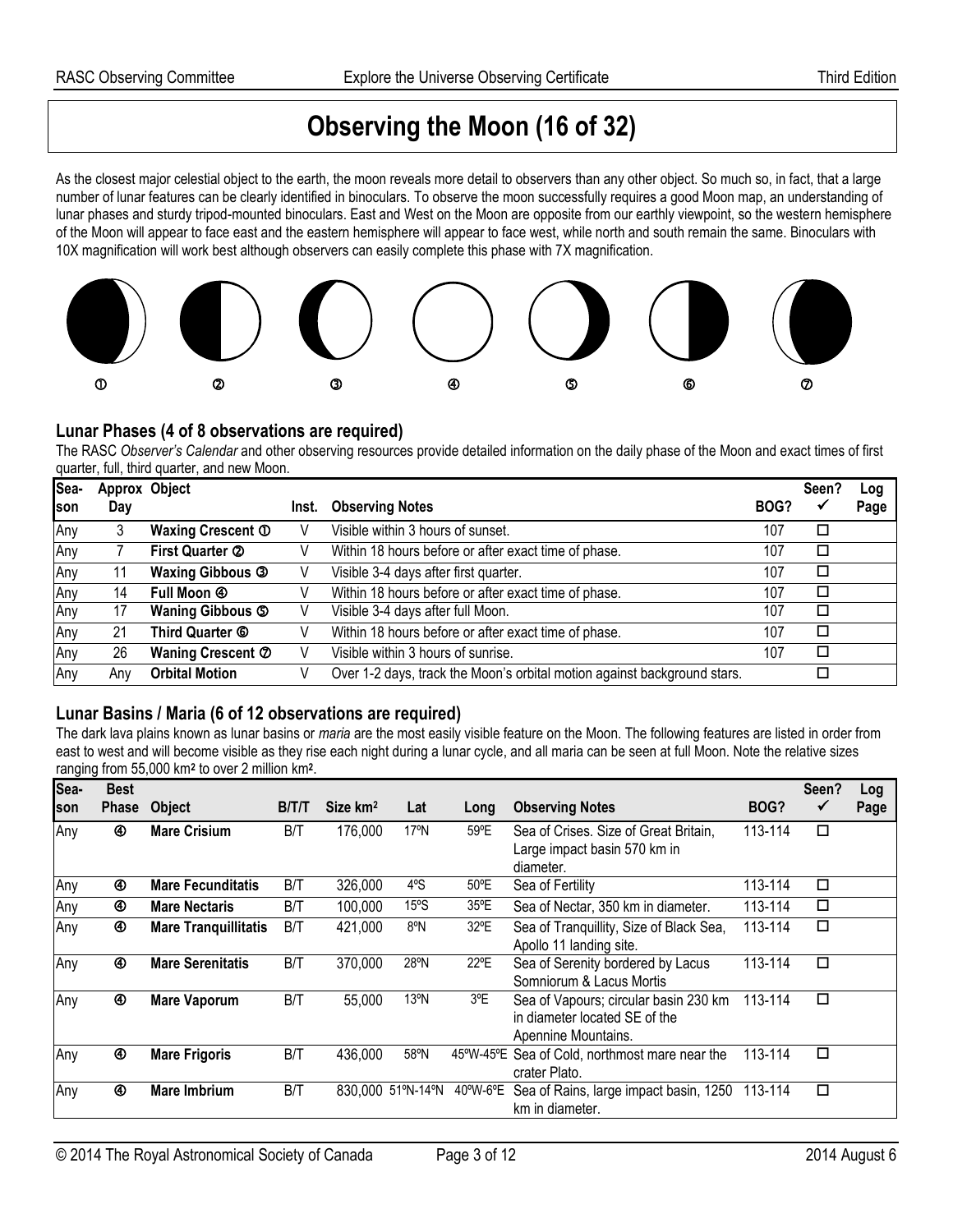| Sea-<br>Ison | <b>Best</b><br>Phase | <b>Object</b>                 | <b>B/T/T</b> | Size km <sup>2</sup> | Lat  | Long                              | <b>Observing Notes</b>                                                                       | BOG?    | Seen?<br>$\checkmark$ | Log<br>Page |
|--------------|----------------------|-------------------------------|--------------|----------------------|------|-----------------------------------|----------------------------------------------------------------------------------------------|---------|-----------------------|-------------|
| Any          | ⊛                    | <b>Mare Nubium</b>            | B/T          | 254,000              | 20°S | $15^{\circ}$ W                    | Sea of Clouds                                                                                | 113-114 | □                     |             |
| Any          | ⊛                    | Sinus Iridum                  | B/T          | 53,000               | 45°N | $32^{\circ}$ W                    | Bay of Rainbows flooded partial crater<br>260 km in diameter extending into<br>Mare Imbrium. | 113-114 | □                     |             |
| Any          | ⊛                    | <b>Mare Humorum</b>           | B/T          | 113,000              | 24°S | 39°W                              | Sea of Moisture; 380km in diameter,<br>nicely paired with Mare Nubium                        | 113-114 | □                     |             |
| Any          | ⊕                    | <b>Oceanus</b><br>Procellarum | B/T          | 2,102,000 42°N-14°S  |      | $68^{\circ}$ W-<br>$27^{\circ}$ W | Ocean of Storms, largest continuous<br>feature covers the southeastern part of<br>the Moon.  | 113-114 | □                     |             |

#### **Impact Craters (6 of 12 observations are required)**

For many years, the craters on the Moon were thought to be volcanic in nature. Our understanding of them now indicates that most of them are a result of major impacts by asteroids and comets. This has contributed greatly to our understanding of the formation and evolution of the Solar System.

"Best Phase" shows approximately when the objects will be near to the terminator and thus easiest to see with detail. Note that there is a complementary phase during the waning period when the same object will also be on the terminator but lit at sunset instead of at sunrise.

| Sea- | <b>Best</b>  |                    |       | Dia-   |                |                |                                                                                                            |         | Seen?  | Log  |
|------|--------------|--------------------|-------|--------|----------------|----------------|------------------------------------------------------------------------------------------------------------|---------|--------|------|
| son  | <b>Phase</b> | Object             | V/B/T | meter  | Lat            | Long           | <b>Observing Notes</b>                                                                                     | BOG?    | ✓      | Page |
| Any  | $3-4$        | <b>Petavius</b>    | B/T   | 177 km | 25°S           | 60°E           | Prominent crater with central peak; look for<br>Wrottesley nearby                                          | 111-113 | $\Box$ |      |
| Any  | $3-4$        | <b>Cleomedes</b>   | B/T   | 126 km | 28° N          | 56°E           | Located near Mare Crisium; easily seen in<br>binoculars                                                    | 111-113 | $\Box$ |      |
| Any  | $4 - 5$      | <b>Posidonius</b>  | B/T   | 95 km  | 32° N          | 30° E          | Located on the edge of Mare Serenitatis; Crater<br>walls 2300m high                                        | 111-113 | $\Box$ |      |
| Any  | $5-6$        | <b>Theophilus</b>  | B/T   | 100 km | $11°$ S        | $26^{\circ}$ E | Prominent crater with 1400m central peak;<br>Cyrillus and Catharina nearby                                 | 111-113 | $\Box$ |      |
| Any  | $5-6$        | <b>Aristoteles</b> | B/T   | 87 km  | 50° N          | 17° E          | In Mare Frigoris; has deep terraced walls; look<br>for Eudoxus nearby at the border of Frigoris            | 111-113 | $\Box$ |      |
| Any  | $8-9$        | <b>Ptolemaeus</b>  | B/T   | 153 km | $09°$ S        | 02° W          | Prominent walled plain; Alphonsus and Arzachel<br>to the south                                             | 111-113 | $\Box$ |      |
| Any  | $8-9$        | Plato              | B/T   | 101 km | 52° N          | 09° W          | Outstanding crater that is easy to spot due to its<br>dark floor                                           | 111-113 | □      |      |
| Any  | $8-9$        | <b>Tycho</b>       | B/T   | 85 km  | $43°$ S        | $11^{\circ}$ W | Famous crater featuring spectacular rays that are<br>best observed at or near full Moon                    | 111-113 | $\Box$ |      |
| Any  | $9 - 10$     | <b>Clavius</b>     | B/T   | 225 km | 58° S          | 14° W          | Very large crater encompassing several smaller<br>craters                                                  | 111-113 | □      |      |
| Any  | $8-9$        | <b>Copernicus</b>  | B/T   | 93 km  | $10^{\circ}$ N | 20° W          | Spectacular crater with 3760m deep terraced<br>walls; also features prominent rays at or near full<br>Moon | 111-113 | $\Box$ |      |
| Any  | $11 - 12$    | Gassendi           | B/T   | 110 km | 18°S           | $40^{\circ}$ W | Prominent crater on the northern edge of Mare<br>Humorum                                                   | 111-113 | $\Box$ |      |
| Any  | $13 - 14$    | Grimaldi           | B/T   | 222 km | $05^{\circ}$ S | $67°$ W        | Very large dark-floored crater located near the<br>western edge of the Moon                                | 111-113 | $\Box$ |      |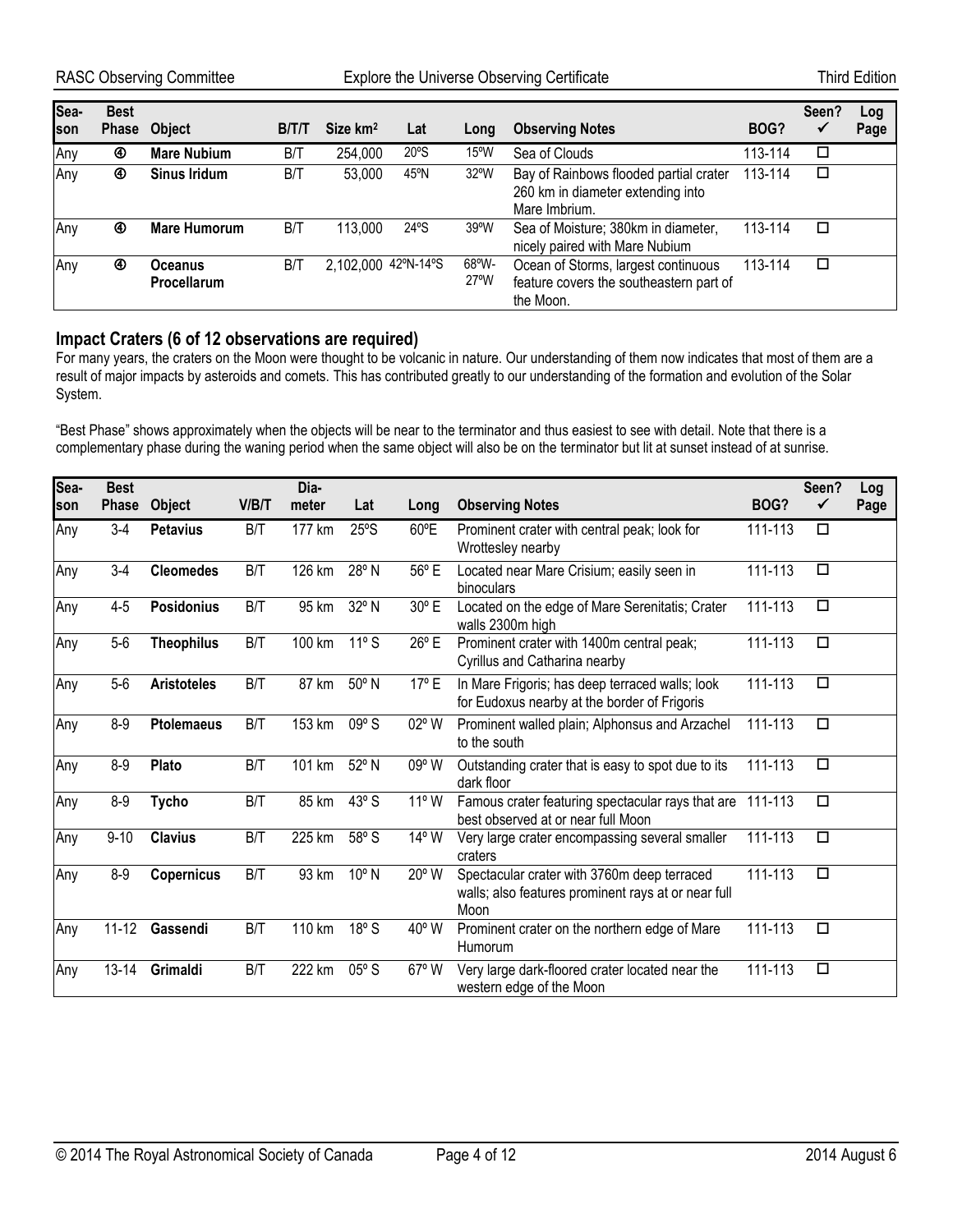## **The Solar System (5 of 10)**

Our Solar System contains the planets, asteroids, comets, the Sun, and other wonders.

| Sea-<br>son | Object                                    | V/B/T           | <b>Observing Notes</b>                                                                                                                                                                                                                                                                                                                                                  | <b>BOG</b><br>Ref | Seen?<br>✓ | Log<br>Page |
|-------------|-------------------------------------------|-----------------|-------------------------------------------------------------------------------------------------------------------------------------------------------------------------------------------------------------------------------------------------------------------------------------------------------------------------------------------------------------------------|-------------------|------------|-------------|
| $\ddagger$  | <b>Mercury</b>                            | V/B/T           | Mercury is the closest planet to the Sun. Unlike other planets, Mercury is visible only 117-118<br>for a few weeks at a time; so check an annual guide such as the Observer's<br>Handbook for the best times to spot this fast-moving, elusive object.                                                                                                                  |                   | $\Box$     |             |
| $\ddagger$  | <b>Venus</b>                              | V/B/T           | The brightest planet. Telescope users can see Venus go through phases similar to<br>those of the Moon.                                                                                                                                                                                                                                                                  | 11-119            | □          |             |
| $\ddagger$  | <b>Mars</b>                               | V/B/T           | Known as the "Red Planet," it is best observed at opposition about every 26 months, 125-126<br>although it can be seen often at other points of its orbit.                                                                                                                                                                                                              |                   | $\Box$     |             |
| t           | Jupiter                                   | V/B/T           | The largest planet in the Solar System with four bright moons nearby that can be<br>seen in binoculars. Each moon can be identified by name using the Observer's<br>Handbook but this is not mandatory.                                                                                                                                                                 | 126               | $\Box$     |             |
| $\ddagger$  | <b>Saturn</b>                             | V/B/T           | Any astronomical telescope will show Saturn's rings. Saturn has one bright moon<br>named Titan and several fainter ones visible in telescopes.                                                                                                                                                                                                                          | 126-127           | П          |             |
|             | Sum <b>Uranus</b>                         | B/T             | This planet can be seen clearly in binoculars, particularly when they are mounted on<br>a tripod. A detailed finder chart is published annually in the Observer's Handbook.<br>Telescopes will reveal the small round disc of this far away world.                                                                                                                      | 127               | $\Box$     |             |
| Sum         | <b>Neptune</b>                            | B/T             | Neptune is similar to Uranus, but even further away and fainter. It also can be seen<br>in binoculars using the same method as for Uranus. Seeing the disc of Neptune is<br>more difficult but well within the reach of good amateur telescopes.                                                                                                                        | 128               | $\Box$     |             |
| Any         | <b>Orbital Motion</b>                     | V               | Plot the orbital motion of a planet: This can be done easily by drawing the star field<br>around a planet on two or more separate nights and recording the movement of the<br>planet against the background stars, which do not move. Orbital motion can be<br>plotted visually, through binoculars or telescopes, with the outer planets being the<br>easiest to plot. |                   | □          |             |
| Any         | <b>Artificial Satellites</b><br>& Meteors | $\vee$          | Observe at least 3 Earth-orbiting artificial satellites (including spacecraft and the<br>International Space Station) and 3 meteors (either sporadics or from a meteor<br>shower).                                                                                                                                                                                      | 144-148           | $\Box$     |             |
| Any         | <b>Sunspots</b>                           | Τ<br>(Filtered) | WARNING! Use properly filtered telescopes or binoculars. USE OF A GOOD<br>QUALITY FULL-APERTURE SOLAR FILTER REQUIRED! This observation may<br>best be done through the telescope of an experienced solar observer who has one<br>set up for public viewing or club events.                                                                                             | 154-156           | □          |             |

† Mercury, Venus, Mars, Jupiter, and Saturn have relatively short orbital periods and their visibility varies from one year to the next. Consult the *Observer's Handbook* or *The Beginner's Observing Guide* for details on current positions and visibility.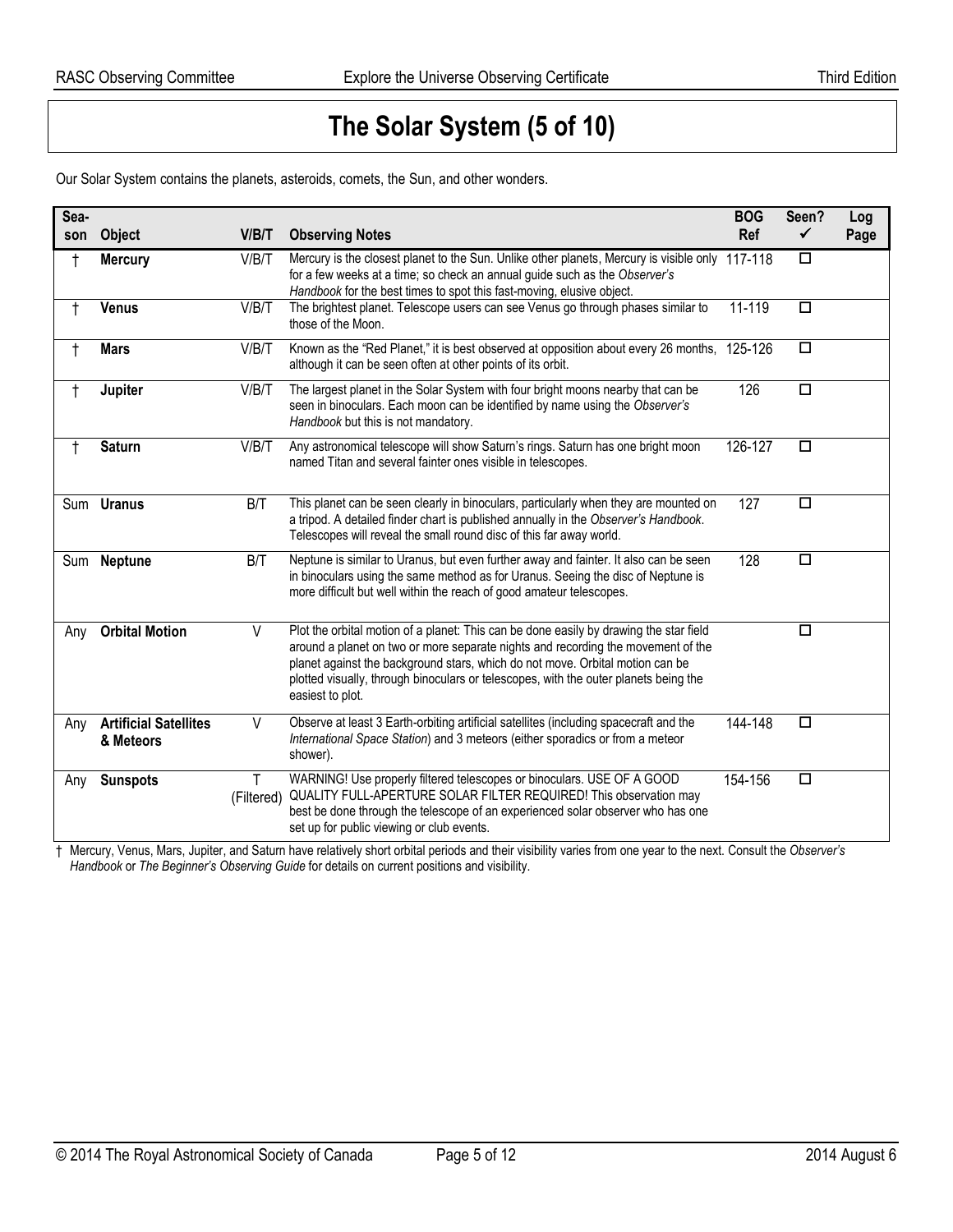### **Optional Observations**

| Sea-<br>son | <b>Object</b>         | V/B/T | <b>Observing Notes</b>                                                                                                                                                                                                                                                                                                                                                                                                                                                                                                                                                                                                  | <b>BOG</b><br><b>Ref</b> | Seen? | Log<br>Page |
|-------------|-----------------------|-------|-------------------------------------------------------------------------------------------------------------------------------------------------------------------------------------------------------------------------------------------------------------------------------------------------------------------------------------------------------------------------------------------------------------------------------------------------------------------------------------------------------------------------------------------------------------------------------------------------------------------------|--------------------------|-------|-------------|
| Any         | <b>Eclipses</b>       | V     | Eclipses occur when one Solar System object passes in front of and hides another<br>Solar System object. A solar eclipse occurs when, on passing between the Sun<br>and the Earth, the Moon is closely enough aligned to hide at least part of the Sun,<br>as viewed from the Earth. A lunar eclipse occurs when, on passing between the<br>Sun and the Moon, the Earth is closely enough aligned for its shadow to fall upon at<br>least some of the Moon. For both solar and lunar eclipses, use the predictions listed<br>in The Beginner's Observing Guide or the Observer's Handbook to plan your<br>observations. | 110-114                  |       |             |
| Any         | Conjunctions          | V     | When two or more celestial objects appear close together in the sky, it is called a<br>conjunction. These are regular occurrences that are listed in The Beginner's<br>Observing Guide, the Observer's Handbook, and in popular astronomy magazines.                                                                                                                                                                                                                                                                                                                                                                    | 115                      |       |             |
| Any         | <b>Meteor Showers</b> | V     | Sporadic meteors can be seen on most dark, clear nights. Meteor showers are<br>regular events occurring at different times throughout the year with high rates of<br>meteors appearing to come from a specific zone or radiant in the sky. Look for a<br>dark moonless night and be prepared to stay up late, as the best observing is<br>usually after midnight.                                                                                                                                                                                                                                                       | 116-119                  |       |             |
| Any         | Aurorae               | V     | Aurorae borealis (or the Northern Lights) are caused by streams of solar particles<br>striking the upper atmosphere and causing it to glow. Best in dark skies.                                                                                                                                                                                                                                                                                                                                                                                                                                                         | 120-122                  |       |             |
| Any         | <b>Comets</b>         | V/B/T | Small bodies left over from the birth of the Solar System, comets are usually quite<br>faint and require a medium- to large-sized telescope to observe. Occasionally a<br>comet will appear that is bright enough to be seen through binoculars or even<br>visually.                                                                                                                                                                                                                                                                                                                                                    | 123-124                  |       |             |
| Win<br>Fall | <b>Zodiacal Light</b> | V     | For mid-northern observers the best time to view this pyramid of light is after dusk in<br>the western sky during February and March or in the pre-dawn eastern sky during<br>September and October.                                                                                                                                                                                                                                                                                                                                                                                                                    | 125                      |       |             |
| Any         | <b>Asteroids</b>      | B/T   | Several asteroids are bright enough to be seen in small instruments. You can locate<br>these objects by using a finder chart in the Observer's Handbook or by using the co-<br>ordinates listed there.                                                                                                                                                                                                                                                                                                                                                                                                                  | OH                       |       |             |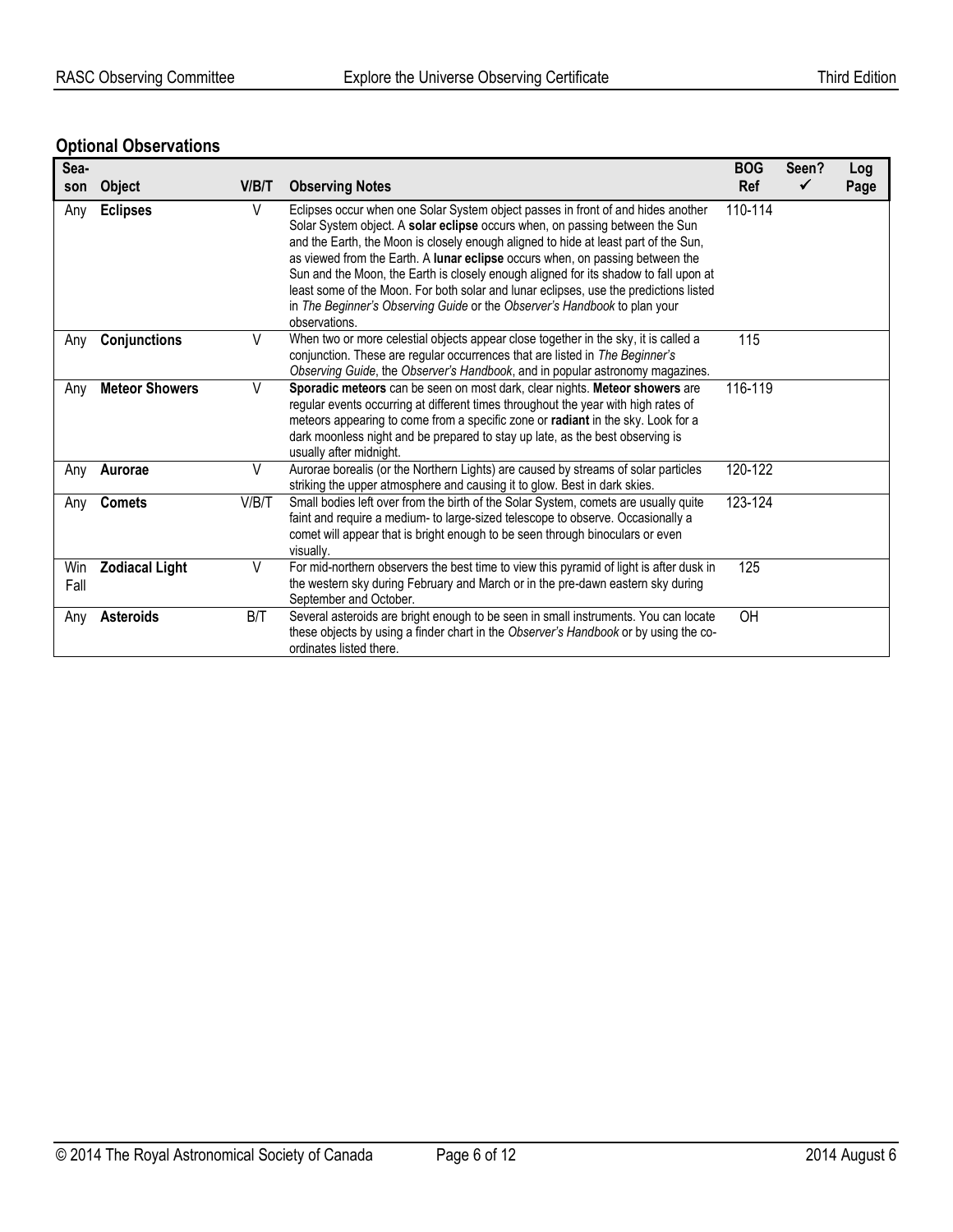## **Deep-Sky Objects (12 of 24)**

"Deep-Sky Objects" is the catch-all description applied to some of astronomy's most interesting sights including:

**Open Clusters** – Loose agglomerations of stars, recently emerged from the giant molecular clouds that gave them birth. **Globular Clusters** – Ancient spherical clusters of stars, often containing hundreds of thousands of stars. **Emission/Reflection Nebulae** – Glowing clouds of interstellar gas or dust, often marking the birth or death of stars. **Planetary Nebulae / Supernova Remnants** – Glowing clouds of gas and dust marking the death of stars. Galaxies - Huge "Island Universes," like the Milky Way, containing hundreds of billions of stars but so distant that they are merely hazy patches of light.

All of the deep-sky objects on this list can be observed with binoculars and many can be sighted visually. Larger telescopes will reveal more detail. The Season indicates best viewing during the evening hours, but many objects can also be sighted before and after the suggested time.

| Sea-       | Cons | <b>Object</b>                      |              | RA                       | <b>Dec</b> |                                                                                                                                                                                                                                                                                                           | BOG? | Seen?<br>✓           | Log  |
|------------|------|------------------------------------|--------------|--------------------------|------------|-----------------------------------------------------------------------------------------------------------------------------------------------------------------------------------------------------------------------------------------------------------------------------------------------------------|------|----------------------|------|
| son<br>Spr | Cnc  | M44<br>The Beehive                 | Mag.<br>3.10 | 08:40.1                  | $+19:59$   | <b>Observing Notes</b><br>Open cluster. 95', With a magnitude of 3.1, this cluster is bright<br>enough to be quite easily seen with the unaided eye from a                                                                                                                                                | 38   | $\Box$               | Page |
|            |      |                                    |              |                          |            | dark sky. To locate it, try scanning along an imaginary line from<br>Regulus in Leo to Pollux in Gemini.                                                                                                                                                                                                  |      |                      |      |
| Spr        | Com  | <b>Coma Cluster</b><br>Melotte 111 | 1.80         | 12:25.0                  | $+26:00$   | Open cluster. 275', This rather large group of stars lies between 40 (Map)<br>Leo and Boötes. It is made up of several chains of mag. 5-6<br>stars that are said to be the amber tresses of Queen Berenice's<br>hair offered to the god Aphrodite for the safe return of her<br>beloved king from battle. |      | $\Box$               |      |
| Spr        | Ser  | M <sub>5</sub><br><b>NGC 5904</b>  | 5.70         | 15:18.6                  | $+02:05$   | Globular cluster, 17.4': A globular that is as big and bright as<br>the more famous M13. It is located about 2 <sup>1</sup> / <sub>2</sub> binocular fields<br>north of Beta Librae, the northernmost bright star in Libra.                                                                               | 52   | $\Box$               |      |
| Sum        | Her  | M13<br>Hercules<br>Cluster         | 5.70         | 16:41.7                  | $+36:28$   | Globular cluster, 17', This well-known globular cluster contains<br>hundreds of thousands of stars. Look for an out of focus star<br>below Eta, the upper-right Keystone star in Hercules. Note the<br>two 7 <sup>th</sup> magnitude stars lying on either side.                                          | 59   | $\Box$               |      |
| Sum        | Sco  | M4<br><b>NGC 6121</b>              | 5.80         | 16:23.6                  | $-26:32$   | Globular cluster, 26', Located a degree west of Antares in<br>Scorpius, this globular cluster is easily found under a dark sky.<br>However, because most of its individual stars are quite dim, it<br>can prove difficult from light-polluted skies.                                                      | 59   | $\overline{\square}$ |      |
| Sum        | Ser  | M16<br>Eagle Nebula                | 6.00         | 18:18.6 -13:58           |            | Emission nebula & open cluster 35'x28', Located 4 degrees<br>north of the M24 (see below) this nebulous open cluster<br>contains between 20 and 30 stars ranging from magnitude 8 to<br>10.                                                                                                               |      | $\Box$               |      |
| Sum        | Sgr  | M <sub>8</sub><br>Lagoon<br>Nebula |              | $-3.00$ 18:03.8 $-24:23$ |            | Emission nebula, 45' x 30', This huge cloud of gas is bisected<br>at one end by a dark lane. To find this deep-sky object, first<br>locate the spout of the Sagittarius "teapot" and simply slew your<br>binoculars upward 6 degrees.                                                                     | 59   | $\overline{\square}$ |      |
| Sum        | Sgr  | M17<br>Swan Nebula                 | 6.00         | 18:20.8                  | $-16.11$   | Emission nebula, 20' x 15', also known as the Omega Nebula.<br>It is located about halfway between M24 & M16. You may also<br>note the open cluster M18 just below it.                                                                                                                                    | 59   | $\overline{\square}$ |      |
| Sum        | Sgr  | M <sub>22</sub><br><b>NGC 6656</b> | 5.10         | 18:36.4 -23.54           |            | Globular cluster, 24', This globular cluster is almost a<br>magnitude brighter than the well-known M13. Look for a<br>nebulous disk two degrees north-east from the top of the teapot<br>lid.                                                                                                             | 59   | $\overline{\square}$ |      |
| Sum        | Sgr  | M23<br><b>NGC 6494</b>             | 5.50         | 17:56.8 -19.01           |            | Open cluster, 27', Nearly 5 degrees west of M24 (see below)<br>lies this rich open cluster made up of over 120 faint stars.<br>Under dark skies, you may be able to resolve some of them<br>with a pair of 10x50 binoculars.                                                                              |      | $\overline{\square}$ |      |
| Sum        | Sgr  | M24<br>Sagittarius<br>Starcloud    | 4.60         | 18:16.5 -18:50           |            | Star cloud, 95' x 35', The small Sagittarius star cloud lies a little<br>over 7 degrees north of the teapot lid. On some charts it is<br>mislabelled as the small open cluster NGC 6603. It's actually<br>the large cloud surrounding NGC 6603.                                                           |      | □                    |      |
| Sum        | Sgr  | M25<br>IC 4725                     | 4.60         | 18:31.6                  | $-19:15$   | Open cluster, 32', Slew your binoculars about 3 degrees<br>eastward of M24, and you'll be rewarded with a view of this<br>attractive little cluster containing several bright stars.                                                                                                                      |      | $\Box$               |      |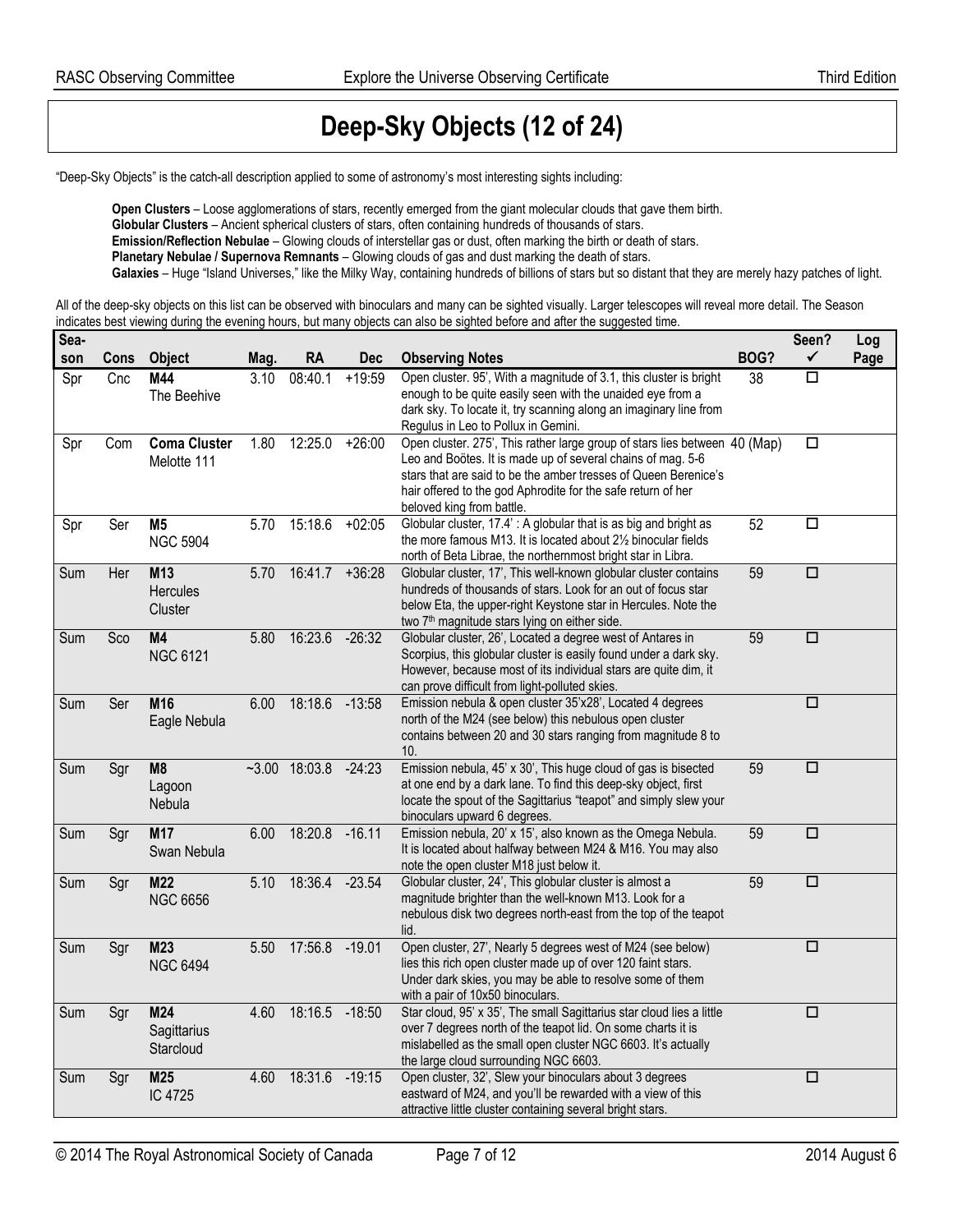| Sea-<br>son | Cons | <b>Object</b>                                  | Mag. | <b>RA</b>      | <b>Dec</b> | <b>Observing Notes</b>                                                                                                                                                                                                                                                                                                                                                                       | BOG?   | Seen?<br>$\checkmark$ | Log<br>Page |
|-------------|------|------------------------------------------------|------|----------------|------------|----------------------------------------------------------------------------------------------------------------------------------------------------------------------------------------------------------------------------------------------------------------------------------------------------------------------------------------------------------------------------------------------|--------|-----------------------|-------------|
| Sum         | Sct  | M11<br><b>Wild Duck</b><br>Cluster             | 5.80 | 18:51.1        | $-06:16$   | Open cluster, 13', You can find the "wild duck" cluster, as<br>Admiral Smyth called it, nearly three degrees west of Aquila's<br>beak lying in one of the densest parts of the summer Milky<br>Way: the Scutum Star Cloud.                                                                                                                                                                   | 59     | $\Box$                |             |
| Sum         | Vul  | Collinder 399<br>The<br>Coathanger             | 3.60 | 19:25.4        | $+20.11$   | aka Brocchi's Cluster, 60', Popularly known as The Coathanger<br>this unmistakable collection of 10 stars lies a little over 7<br>degrees below Beta Cygni, the head of the swan.                                                                                                                                                                                                            |        | □                     |             |
| Aut         | And  | M31<br>Andromeda<br>Galaxy                     | 3.40 | 00:42.7        | $+41.16$   | Nearest major galaxy, 185' x 75', How easy or difficult this<br>object is to observe will depend mostly on the darkness of the<br>sky. Follow the outline of Andromeda to the second pair of stars<br>and scan the area just to the north for an elongated fuzzy patch<br>of light.                                                                                                          | 73     | $\Box$                |             |
| Aut         | Per  | Alpha Persei<br>Group                          | 1.20 | 03:22.0        | $+49.00$   | Open cluster, 185', Also known as Melotte 20, this large,<br>beautiful group of stars is located near Alpha Persei (proper<br>name Mirfak) and is best seen in binoculars.                                                                                                                                                                                                                   |        | $\Box$                |             |
| Aut         | Per  | <b>Double</b><br><b>Cluster</b><br>NGC 869/884 | 5.30 | 02:19.0        | $+57.09$   | Double open cluster, 29' ea. If you scan the Milky Way between<br>Cassiopeia and Perseus under a dark sky, these two beauties<br>will be hard to miss. Even without binoculars, you'll probably<br>see a misty patch that betrays the presence of one of the<br>northern sky's grandest sights.                                                                                              | 60, 73 | $\Box$                |             |
| Win         | Tau  | M45<br>Pleiades                                | 1.20 | 03:47.0        | $+24:07$   | Visual open cluster, 110'. Known since ancient times, this<br>spectacular cluster is best viewed through binoculars or a wide-<br>field telescope.                                                                                                                                                                                                                                           | 73     | $\Box$                |             |
| Win         | Tau  | <b>Hyades</b>                                  | 0.50 | 04:27.0        | $+16:00$   | Unaided-eye open cluster, 330'. This is the group of stars that<br>forms the V-shaped head of Taurus the bull. Although it's easily<br>visible with the unaided eye, take a closer look with binoculars<br>and you'll see the beautiful and colourful double stars Theta<br>(1&2) and Delta (1&2).                                                                                           | 36     | $\Box$                |             |
| Win         | Cam  | Kemble's<br><b>Cascade</b>                     | 4.00 | 03:57.0        | $+63:00$   | String of stars, 180'. From Alpha Persei, go two binocular fields<br>towards Polaris and you will see a long string of stars<br>resembling a waterfall. The asterism is named after the late Fr.<br>Lucian Kemble, of the RASC's Regina Centre. You may also<br>see the small open cluster NGC1502 at the end of the string.                                                                 |        | $\Box$                |             |
| Win         | Aur  | M37<br><b>NGC 2099</b>                         | 5.60 | 05:52.4        | $+32:33$   | Open cluster, 20', If you follow an imaginary line northward<br>along the feet of Gemini for a couple of fields of view, you<br>should see this cluster. Although you won't be able to resolve<br>many of this cluster's faint stars with binoculars, if you look<br>closely, you should notice how much more concentrated it<br>becomes toward the centre. You may see M36 & M38 nearby.    | 73     | $\Box$                |             |
| Win         | Ori  | M42<br>Orion Nebula                            | 4.60 | 05:35.4        | $-05:27$   | Great Nebula in Orion, 65' x60', The brightest nebula visible in<br>the northern hemisphere. Appears as a bright green cloud<br>surrounding Theta 1 and Theta 2 Orionis, the middle stars in<br>Orion's sword. Once you find M42, just look at the top of the<br>field of your binoculars and you'll see an attractive little group of<br>7 stars shaped like an aardvark; this is NGC 1981. | 36     | □                     |             |
| Win         | Gem  | M35<br><b>NGC 2168</b>                         | 5.10 | 06:08.9        | $+24:20$   | Open cluster, 28', Another open cluster, this one lies at the feet<br>of Gemini. Its appearance is best under dark skies, but it can be<br>seen fairly well with 10x50 binoculars from a suburban location.                                                                                                                                                                                  | 36     | □                     |             |
| Win         | Pup  | M47<br><b>NGC 2422</b>                         | 4.40 | 07:36.6 -14:30 |            | Open cluster, 29', Starting from Sirius, look about two binocular<br>fields eastward for a little splash of stars. In dark skies, you may<br>also see the faint wisp of M46 (NGC 2437) in the same field.                                                                                                                                                                                    | 37     | $\Box$                |             |

**Magnitude:** Magnitudes are expressed in the same way as stars but deep-sky objects often appear fainter because they are diffuse or spread out over the sky. **Size:** Measured in arc-minutes. Once you have identified the object, make a note of its relative size in arc-minutes. This will help you gain a feel for angular measurements used in astronomy. Deep-Sky Objects are often extended in nature and can cover significant areas in the sky. For comparison, the full Moon is about 30' in diameter or ½º.

**Right Ascension –** "RA" is the equivalent of longitude used on maps of the Earth. The 360 degrees of sky, measured around the celestial sphere, is used as the basis for 24 hourly sections of Right Ascension as seen on star maps.

**Declination –** The 90 degrees of sky measured north and south of the celestial equator, is written on star maps as +1 to +90 (degrees north) and -1 to -90 (degrees south) with 0 degrees marking the celestial equator.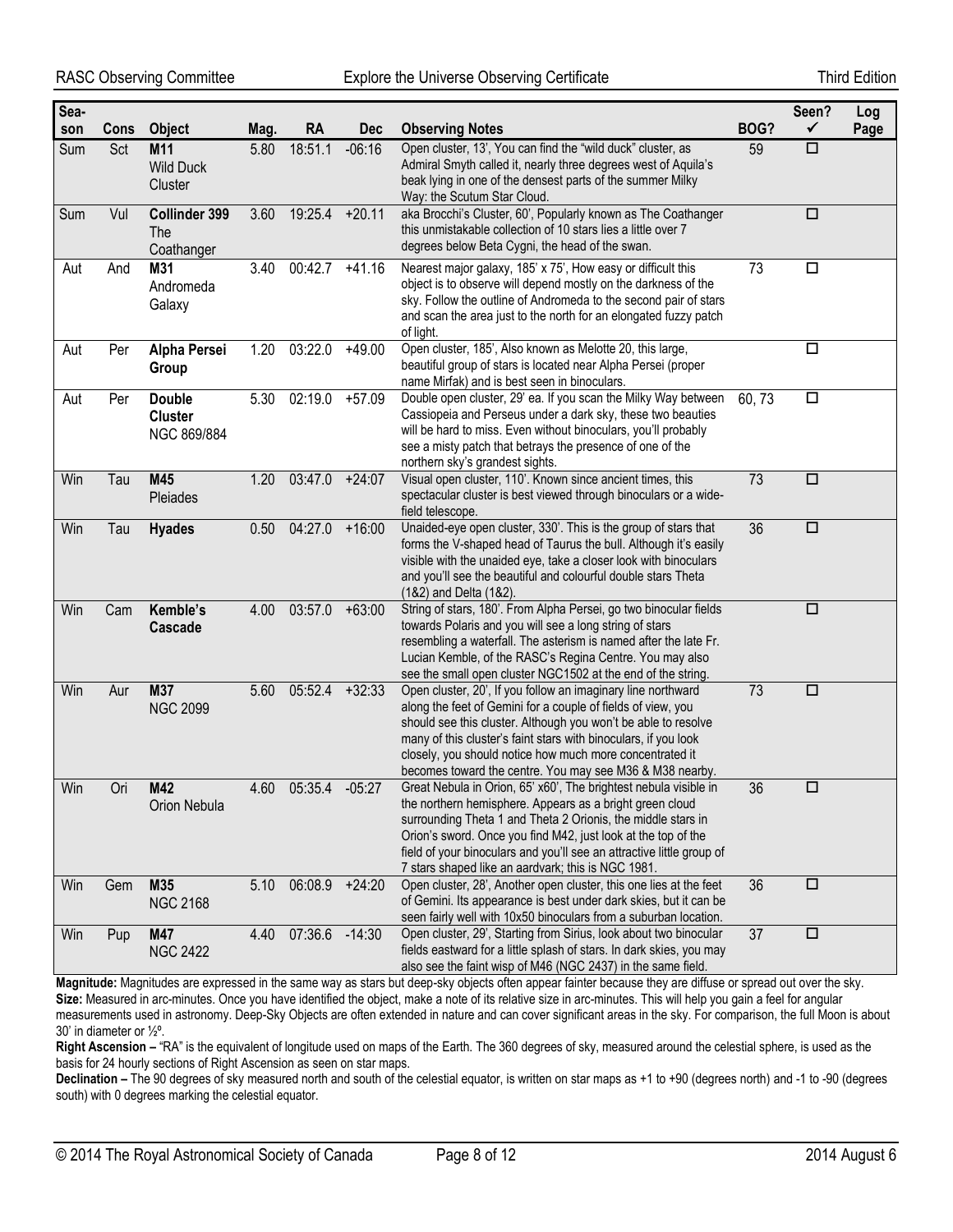## **Double & Multiple Stars (10 of 20)**

Double stars appear to the unaided eye as a single star, but when viewed through binoculars or a telescope they can be split into two components. **Optical doubles** are a chance alignment in space that are adjacent to one another when viewed from Earth. **Physical doubles** are near one another (as part of an open cluster), while **binaries** are known to orbit around a common centre of mass. For certain double stars, you can detect this orbital motion over a period of a few years.

Double stars offer interesting colour contrasts, magnitude differences, and separations, and many can be viewed easily from locations with moderate to heavy light pollution. To complete this section, it is suggested that you work with binoculars mounted on a tripod. To find the stars listed, you will need a good star atlas where you can plot their location using the co-ordinates listed for each one. A good way to confirm that you are observing the double star you are looking for is to check the magnitude, separation, and position angle.

Note: **Separation** is measured in arc-seconds. The larger the separation, the more easily you can discern the split between the stars. The **Position**  Angle is the apparent angle measured from the brighter star to the dimmer one where due north is 0° and 90° is measured counter-clockwise from 0 degrees north as seen on a star atlas. The north point can be found on a star map by using the lines of Right Ascension (RA) that always point north. Be sure to carefully orient the map when checking your position angles to match your eyepiece view.

| Sea- |      |                         |                    |                     | Pos.                   |                   |            |                                                                                                             |                      | Seen?                | Log  |
|------|------|-------------------------|--------------------|---------------------|------------------------|-------------------|------------|-------------------------------------------------------------------------------------------------------------|----------------------|----------------------|------|
| son  | Cons | Object                  | Mag.               | Sep.                | Angle                  | <b>RA</b>         | <b>Dec</b> | <b>Observing Notes</b>                                                                                      | BOG?                 | ✓                    | Page |
| Spr  | Leo  | Zeta-36                 | 3.5 & 5.8          | 325.9"              | 340°                   | $10:16.7 + 23:25$ |            | Proper name; Aldhafera. Secondary is<br>35 Leonis; Optical pair.                                            |                      | $\Box$               |      |
| Spr  | Com  | 17 Com                  | 5.3 & 6.6          | 145.4"              | 251°                   | 12:28.9 +25:55    |            | In Coma Cluster; Common proper-<br>motion pair.                                                             |                      | $\Box$               |      |
| Spr  | Com  | 32 & 33<br>Com          | 6.3 & 6.7          | 95.2"               | $49^\circ$             | $12:52.2 +17:04$  |            | Located south of the Coma Cluster<br>near the star Alpha Comae Berenices.                                   |                      |                      |      |
| Spr  | CVn  | 15 & 17                 | 6.3 & 6.0          | 284.0"              | $277^\circ$            | $13:09.6 + 38:32$ |            | Nice even-magnitude pair located near<br>Alpha CVn.                                                         |                      | $\overline{\square}$ |      |
| Spr  | UMa  | Zeta 79&80              | 2.4 & 4.0          | 708.7"              | 71°                    | $13:23.9 +54:56$  |            | Middle star in the Big Dipper handle;<br>Zeta 79 is also a telescopic double.                               | $\Box$               |                      |      |
| Spr  | Lib  | Alpha 2&1               | 2.8 & 5.2          | 231.0"              | $314^\circ$            | 14:50.9 -16:02    |            | Proper name Zuben El Genubi.<br>Common proper-motion pair. Look for<br>colour.                              |                      | $\overline{\square}$ |      |
| Spr  | Boo  | <b>Mu 51</b>            | 4.3 & 7.0          | 108.3"              | 171°                   | $15:24.5 +37.23$  |            | Located near Beta and Delta Bootis, a<br>nice contrast of magnitudes.                                       |                      |                      |      |
| Spr  | CrB  | <b>Nu-1&amp;2</b>       | 5.4 & 5.3          | 364.4"              | $165^\circ$            | $16:22.4 +33:48$  |            | Look for the half circle of CrB then<br>starhop from 13-Epsilon.                                            |                      | $\overline{\Box}$    |      |
| Spr  | Dra  | 17&16                   | 5.4 & 5.5          | 90.3"               | $194^\circ$            | $16:36.2 +52:55$  |            | Find the 4 star "Head of the Dragon"<br>pattern then use 23-Beta and<br>33-Gamma as pointers.               |                      | $\Box$               |      |
| Spr  | Dra  | Nu-24&25                | 4.9 & 4.9          | 61.9"               | 312°                   | $17:32.2 +55:11$  |            | Located in the 4 star "Head of the<br>Dragon" pattern. An outstanding even-<br>magnitude double!            |                      | $\overline{\square}$ |      |
| Sum  | Lyr  | <b>Epsilon</b>          | 5.4 & 5.1          | 207.7"              | 173°                   | $18:44.3 + 39:40$ |            | Wide easy binocular pair. Telescope<br>users can try splitting each star again<br>to see the Double-Double. | $\overline{\square}$ |                      |      |
| Sum  | Lyr  | <b>Zeta 6&amp;7</b>     | 4.3 & 5.9          | 43.7"               | 150°                   | 18:44.8 +37:36    |            | Zeta, Epsilon, and Vega form a wide<br>triangle. Use tripod-mounted<br>binoculars or a telescope.           |                      | $\Box$               |      |
| Sum  | Lyr  | Delta 11&12 5.6 & 4.5   |                    | 630.0"              | n/a                    | $18:53.7 + 36:58$ |            | Very wide, easy binocular double with<br>colour. From Vega, go to Zeta, then on<br>to Delta.                | $\Box$               |                      |      |
| Sum  | Cap  | Alpha 2&1               | 3.6 & 4.2          | 377.7"              | 291°                   | 20:18.1 -12:33    |            | Wide visual or binocular double in nice<br>starfield.                                                       |                      | $\Box$               |      |
| Sum  | Cap  | <b>Beta 1&amp;2</b>     | 3.4 & 6.2          | 205.3"              | $267^\circ$            | 20:21.0 -14:47    |            | Look for Beta just below Alpha. Nice<br>magnitude contrast with secondary<br>star.                          |                      | $\Box$               |      |
| Sum  | Cyg  | Omicron 31<br>(Triple!) | $3.8 - 6.7$<br>4.8 | 107.0"<br>$-337.5"$ | 173°<br>$-323^{\circ}$ | $20:13.6$ +46:44  |            | Beautiful triple star for binoculars.<br>Look for colour.                                                   |                      | $\Box$               |      |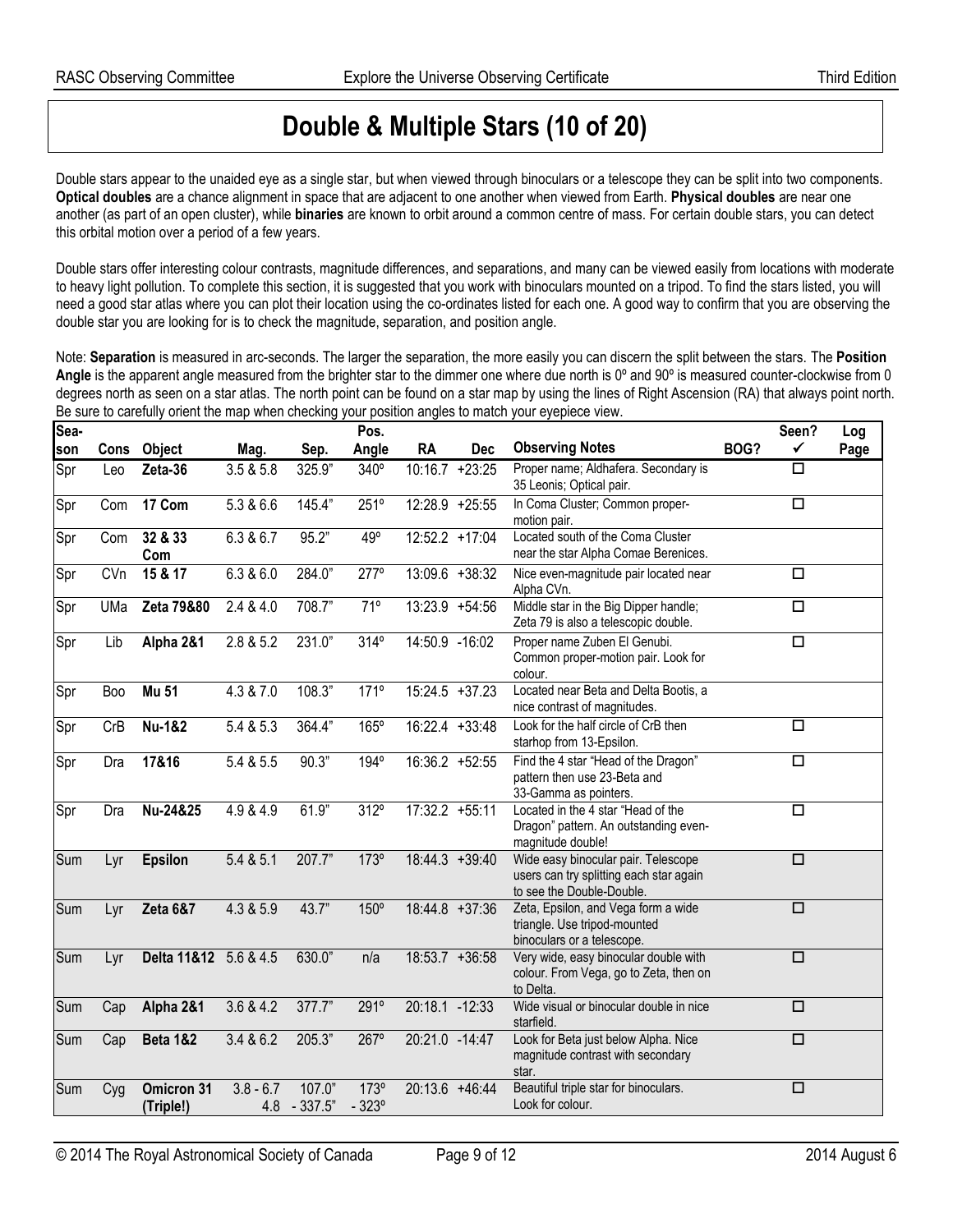RASC Observing Committee **Explore the Universe Observing Certificate** Third Edition

| Sea-<br><b>son</b> | Cons | <b>Object</b>                     | Mag.        | Sep.   | Pos.<br>Angle | <b>RA</b> | <b>Dec</b> | <b>Observing Notes</b>                                                                                                                              | BOG? | Seen? | Log<br>Page |
|--------------------|------|-----------------------------------|-------------|--------|---------------|-----------|------------|-----------------------------------------------------------------------------------------------------------------------------------------------------|------|-------|-------------|
| Sum                | Cyg  | <b>Albireo</b><br>(Beta<br>Cygni) | 3.1 & 8.5.1 | 34.3"  | $54^{\circ}$  | 19:30.7   | $+27:58$   | Albireo is one of the most beautiful<br>double stars in the sky. Use tripod-<br>mounted binoculars or a telescope.                                  |      |       |             |
| Aut                | Cyg  | 16 Cygni                          | 6.0 & 6.2   | 39.5"  | 133°          | 19:41.8   | $+50:32$   | Impressive pair located in the area of<br>10-lota Cyg (3.8m) and just next to 13-<br>Theta (4.5m). Use tripod-mounted<br>binoculars or a telescope. |      |       |             |
| Win                | Tau  | <b>78&amp;77 Tauri</b>            | 3.4 & 3.8   | 337.4" | 346°          | 04:28.7   | $+15:52$   | Located in the beautiful Hyades star<br>cluster.                                                                                                    |      | П     |             |
| Win                | Cep  | Delta 27                          | 3.4 & 7.5   | 40.7"  | 191°          | 22:29.2   | $+58:25$   | This famous Cepheid variable is also a<br>very pretty double star. Use tripod-<br>mounted binoculars or a telescope.                                |      | п     |             |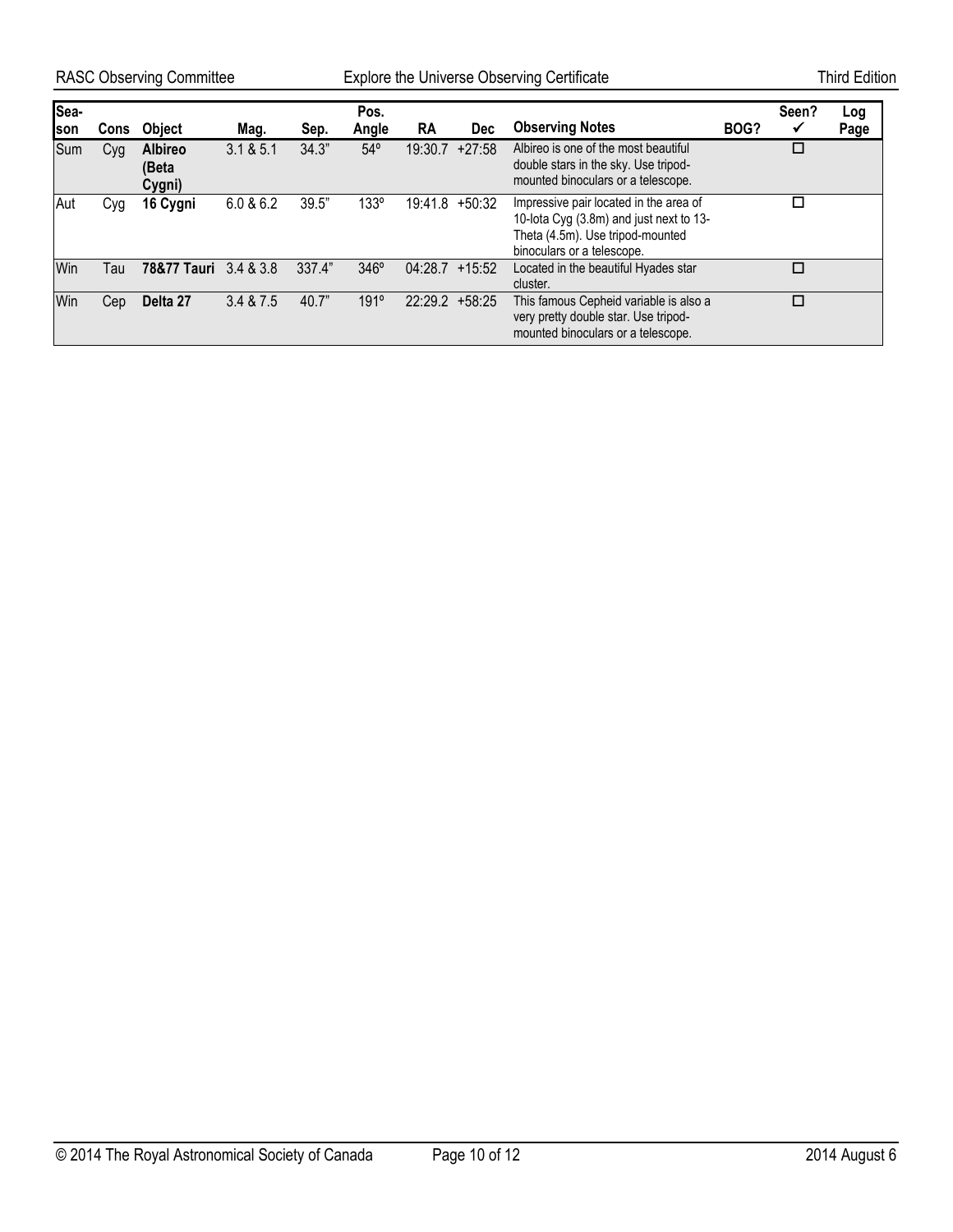## **Variable Stars (Supplementary)**

Observing variable stars is one of the ways that backyard astronomers can contribute information that is helpful to professional astronomers. Because of the great number of observations required for variable stars, large observatories cannot provide enough observing time for experts to monitor them all. Many of these stars are among the most interesting and beautiful stars in the night sky, and it is well worth the effort to find them. There are four main categories of variable stars including **Pulsating**, **Eruptive**, **Eclipsing** and **Rotating**. Each major category has several specific groups within it.

The **Pulsating** category includes Cepheid variables, RR Lyrae-type stars, RV Tauri-type stars, Omicron Ceti (Mira)-type stars that are also known as Long-Period Variables (LPV). Also included in the Pulsating group are Semi-Regular and Irregular variable stars. The **Eruptive** category includes Supernovae, Novae, Recurrent Novae, U Geminorum type stars, Z Camelopardalis type stars, SU Ursae Majoris type stars, R Coronae Borealis type stars, and Symbiotic stars. The **Eclipsing** category (two or more stars passing in front of one another from our point of view) includes Beta Persei (Algol) type stars, Zeta Aurigae type stars, Beta Lyrae type stars, W Ursae Majoris type stars and Ellipsoidal variables. The **Rotating** category includes RS Canum Venaticorum type stars that undergo small amplitude changes. More information about these specific groups of stars can be found in the *Observer's Handbook* or in other fine observing guides. Another excellent source of information is the American Association of Variable Star Observers (AAVSO). Variable star charts are available from the AAVSO on their Web site.

All of the stars listed here are from the Pulsating and Eclipsing categories. It is important when recording variable star magnitudes to observe the star regularly and to make a note of the date and time of each observation. Magnitude information includes "Ex" magnitudes that are extreme variations and "Av" which are long-term average variations. If your time is limited, it is recommended that you make better observations of a moderate number of variable stars regularly than trying to observe a large number sporadically.

For more information on Variable Stars and Variable Star observing, consult the *Observer's Handbook* and the American Association of Variable Star Observers (AAVSO) at www.aavso.org.

| Sea-       |             |                           | Variable                    | <b>Magnitude</b> | <b>Period</b> | <b>Spectral</b>      |           |            |                                                                                                                                              |
|------------|-------------|---------------------------|-----------------------------|------------------|---------------|----------------------|-----------|------------|----------------------------------------------------------------------------------------------------------------------------------------------|
| son        | <b>Cons</b> | <b>Star</b>               | <b>Type</b>                 | Range            | (days)        | Range                | <b>RA</b> | <b>Dec</b> | <b>Notes</b>                                                                                                                                 |
| <b>Sum</b> | Lyr         | Beta 10 Lyrae             | E (Eclipsing<br>Binary)     | $3.3 - 4.3$      | 12.94         | <b>B8-A8</b>         | 18:50.1   | $+33:22$   | Bright EB; Proper name Sheliak;<br>use Gamma Lyrae (Mag.3.3) for<br>comparison.                                                              |
| Sum        | Aql         | Eta 55 Aquilae            | DCEP (Delta<br>Cepheid)     | $3.5 - 4.4$      | 7.17          | F6-G4                | 19:52.5   | $+01:00$   | Bright Cepheid; use Beta Aquilae<br>(Mag.3.7) for comparison.                                                                                |
| Aut        | Cep         | Mu Cephei                 | <b>SR</b><br>(Semi-Regular) | $3.4 - 5.1$      | 730           | M <sub>2</sub>       | 21:43.5   | $+58:47$   | Known as Herschel's "Garnet"<br>Star." Compare colour to the<br>white star Alpha Cephei.                                                     |
| Aut        | Cep         | Delta 27 Cephei           | DCEP (Delta<br>Cepheid)     | $3.5 - 4.4$      | 5.36          | F5-G2                | 22:29.2   | $+58:25$   | First Cepheid discovered; use<br>Epsilon Cephei (Mag. 4.2) and<br>Zeta Cephei (Mag.3.4) for<br>comparison.                                   |
| Aut        | Per         | Beta 26 Persei<br>(Algol) | E (Eclipsing<br>Binary)     | $2.1 - 3.4$      | 2.86          | B8+G5                | 03:08.2   | $+40:57$   | Proper name Algol; use Epsilon<br>Per (Mag. 2.9), Delta Per<br>(Mag.3.1), Kappa Per (Mag.3.8),<br>and Gamma And (Mag.2.2) for<br>comparison. |
| Win        | Tau         | Lambda-35<br>Tauri        | E (Eclipsing<br>Binary)     | $3.5 - 4.0$      | 3.95          | $\overline{B}3 + A4$ | 04:00.7   | $+12:29$   | Bright eclipsing binary; use<br>Gamma Tauri (Mag. 3.6) and Xi<br>Tauri (Mag. 3.7) for comparison.                                            |
| Win        | Gem         | Zeta 43<br>Geminorum      | DCEP (Delta<br>Cepheid)     | $3.6 - 4.2$      | 10.15         | F7-G3                | 07:04.1   | $+20:34$   | Bright Cepheid; use Kappa Gem<br>(Mag. 3.6) and Upsilon Gem<br>(Mag. 4.2) for comparison.                                                    |

#### **Visual / Binocular Objects**